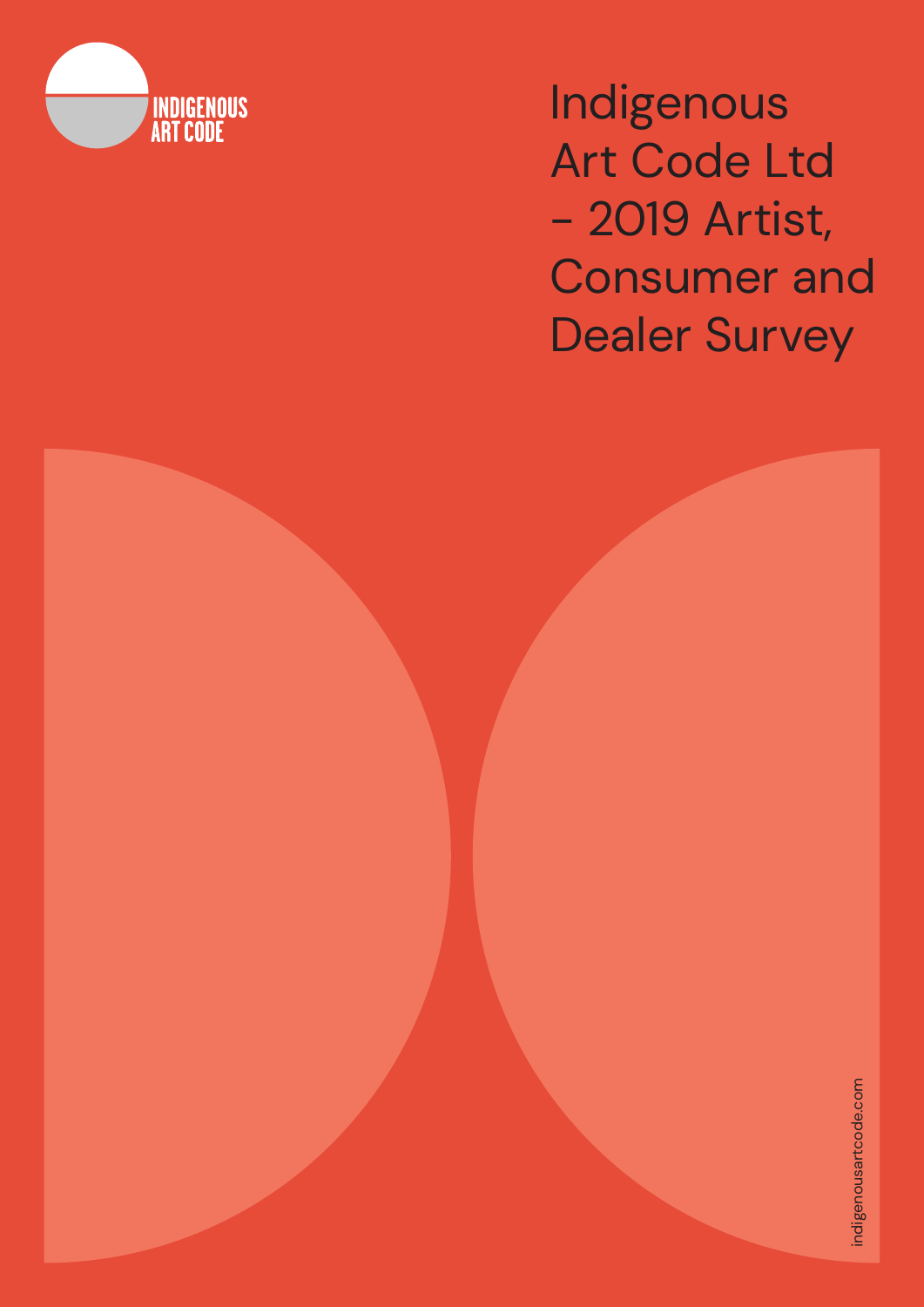In August 2019 the Indigenous Art Code conducted a survey of 340 individuals at the Darwin Aboriginal Art Fair (DAAF). The survey looked to gain insight into what people attending DAAF thought about the level of information artists and consumers should be given about buying, selling and licensing Aboriginal and Torres Strait Islander artwork.

The IartC will conduct further surveys at other industry events as well as online to obtain a larger sample.

Initial observations:

- Most survey participants identified as consumers / art buyers
- The next largest group of survey participants did not select any category saying that they were just visitors to the art fair or interested persons.
- Survey participants took their time to consider the questions and were engaged in discussion about what they consider to be fair treatment of artists.
- Survey participants identifying as art dealers scrutinised the survey more than any other survey participants.
- The survey responses where there was the greatest discrepancy related to the statements:
- *When I buy an artwork, I expect the person selling me the artwork to be able to tell me how much money the artist receives in payment for the artwork* and
- *An art dealer has the right to mark up a painting at their discretion, without advising the artist. For example: a painting the artist is paid \$500 for, the dealer can mark up by 500% and sell for \$2,500*
- There are numerous supply chains for the work of Aboriginal and Torres Strait Islander artists to reach the market/consumer. The supply chain with the most unknown's or lack of transparency for the consumer and the artist is the Artist – Dealer Upfront Model. The work is purchased upfront from the artist then sold wholesale to other dealers or consigned to other dealers. Under this model the artist generally has no control or input into pricing structure after they have received the upfront payment for the artwork. A number of artists working independently, particularly in regional towns, work as the creators of artwork in this particular supply chain.

How respondents identified

| Artist               | 26  | 8%   |
|----------------------|-----|------|
| Consumer / Art Buyer | 154 | 45%  |
| <b>Art Dealer</b>    | 16  | 5%   |
| Arts Worker          | 30  | 9%   |
| Other                | 56  | 16%  |
| Unidentified         | 58  | 17%  |
| Total                | 340 | 100% |

Respondents were asked to indicate their agreement with a series of statements by selecting:

| Strongly disagree     | <b>SD</b> |  |
|-----------------------|-----------|--|
| Disagree              | D         |  |
| Neutral               | Ν         |  |
| Agree                 |           |  |
| <b>Strongly Agree</b> | SА        |  |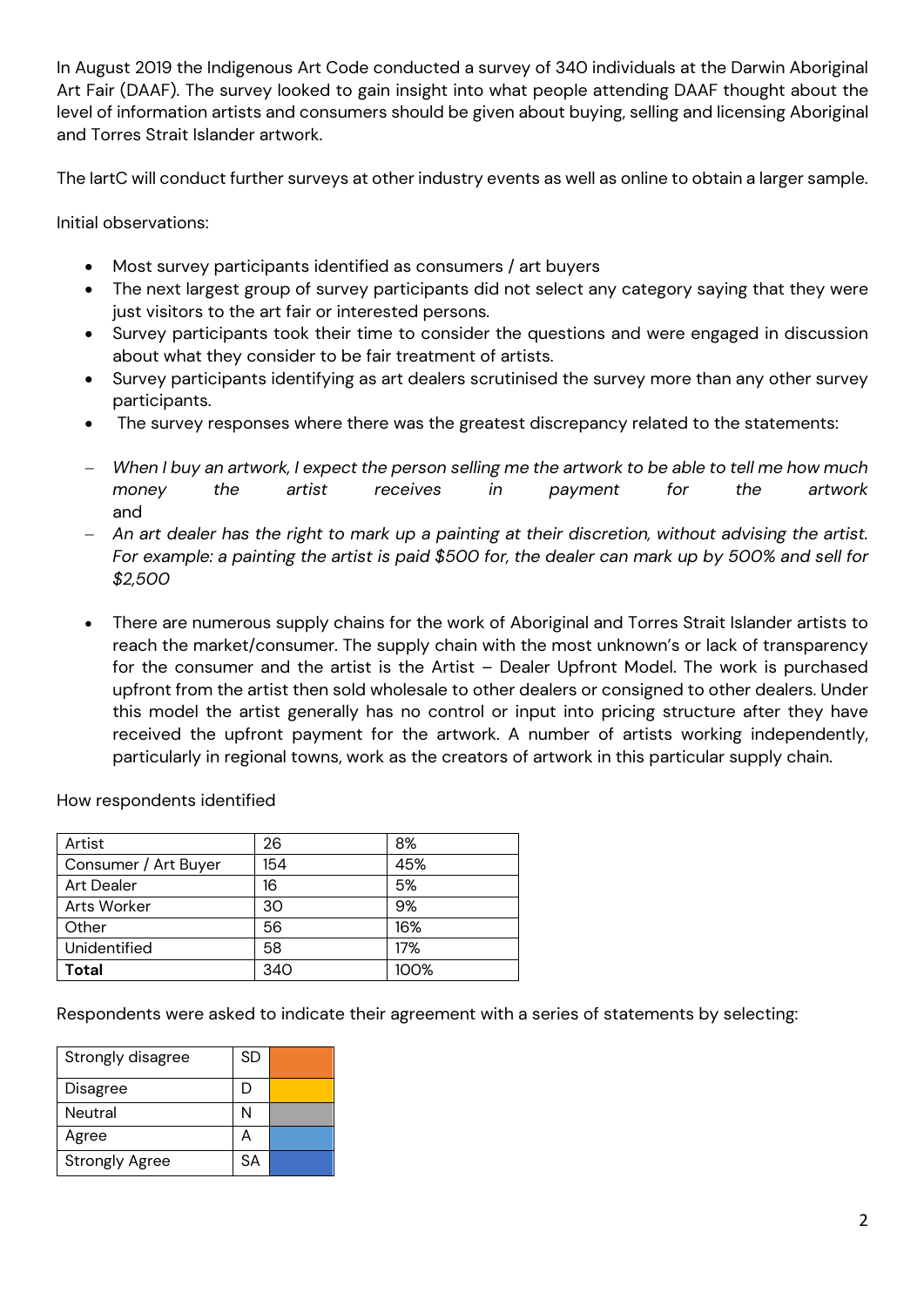|                     | <b>STRONGLY</b><br><b>DISAGREE</b> | <b>DISAGREE</b> | <b>NEUTRAL</b> | <b>AGREE</b>   | <b>STRONGLY</b><br><b>AGREE</b> |
|---------------------|------------------------------------|-----------------|----------------|----------------|---------------------------------|
| Artist              |                                    | 0               | O              | $\overline{2}$ | 24                              |
| Art Buyer           |                                    |                 | 4              | 12             | 136                             |
| <b>Art Dealer</b>   | ∩                                  | Ω               | $\overline{2}$ | 3              | 11                              |
| Arts Worker         | ∩                                  | $\Omega$        | ∩              | 3              | 27                              |
| Other               | ∩                                  | O               | 3              | 3              | 50                              |
| <b>Unidentified</b> |                                    |                 | $\overline{2}$ | 8              | 46                              |
| Total               | $\mathcal{P}$                      | $\overline{2}$  | 11             | 31             | 294                             |

## **Statement:** *Artists should be given information about the retail price of their artwork.*

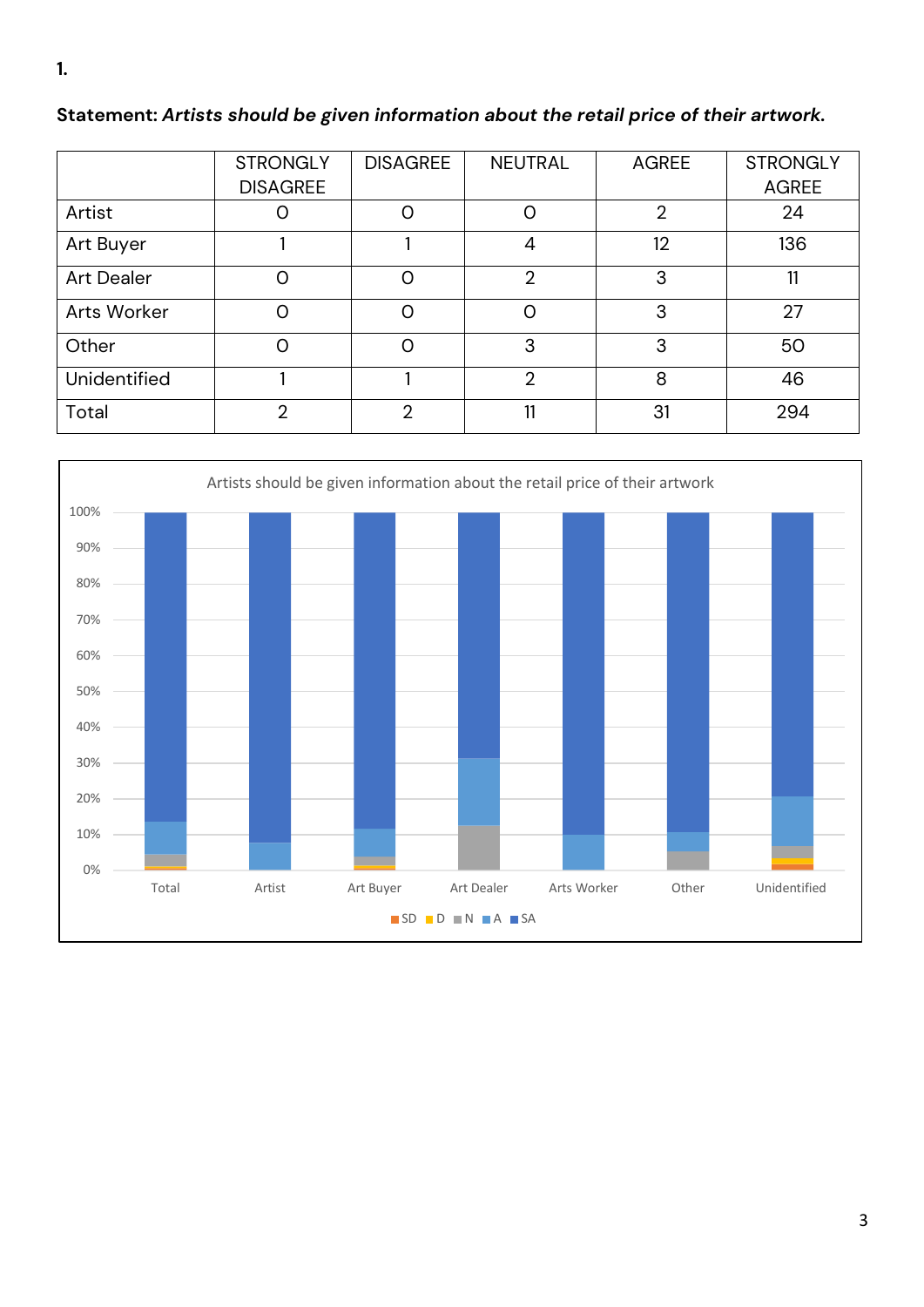**Statement:** *When I buy an artwork, I expect the person selling the artwork to be able to tell me how much money the artist receives in payment for the work.* 

|                   | <b>STRONGLY</b><br><b>DISAGREE</b> | <b>DISAGREE</b> | <b>NEUTRAL</b>   | <b>AGREE</b>   | <b>STRONGLY</b><br><b>AGREE</b> |
|-------------------|------------------------------------|-----------------|------------------|----------------|---------------------------------|
| Artist            |                                    |                 | O                | $\overline{2}$ | 22                              |
| Art Buyer         | $\overline{2}$                     | $\Omega$        | 8                | 25             | 119                             |
| <b>Art Dealer</b> | 9                                  | 4               | 3                | 0              | O                               |
| Arts Worker       | Ω                                  |                 | $\circ$          | 4              | 25                              |
| Other             |                                    | $\Omega$        | $\overline{2}$   | 5              | 49                              |
| Unidentified      |                                    | $\Omega$        | $\overline{2}$   | 11             | 44                              |
| Total             | 12                                 | 6               | 15 <sup>15</sup> | 47             | 259                             |

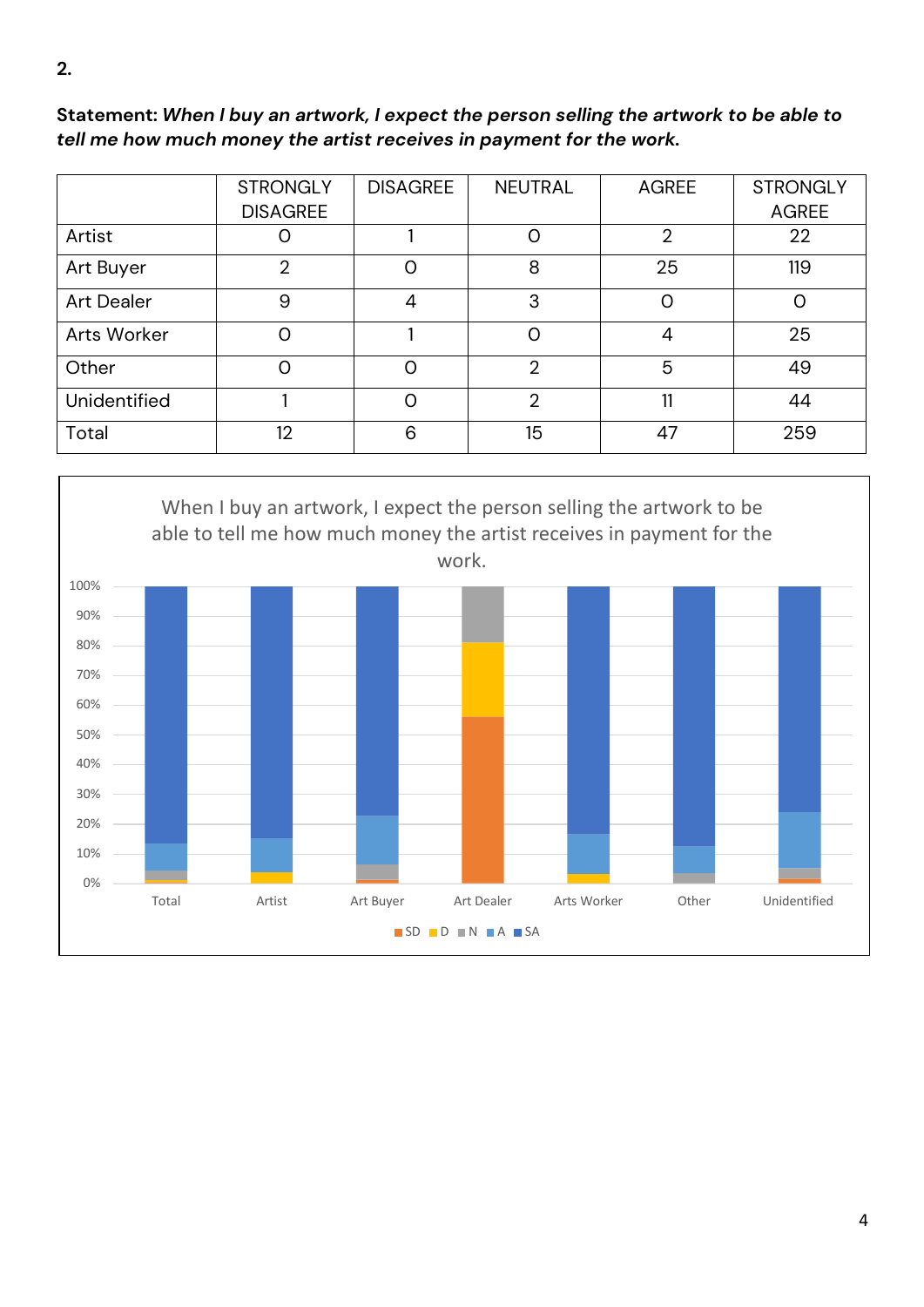**Statement:** *An art dealer has the right to mark up a painting at their discretion, without advising the artist. For example: a painting the artist is paid \$500 for, the dealer can mark up by 500% and sell for \$2,500.*

|                   | <b>STRONGLY</b><br><b>DISAGREE</b> | <b>DISAGREE</b> | <b>NEUTRAL</b> | <b>AGREE</b>   | <b>STRONGLY</b><br><b>AGREE</b> |
|-------------------|------------------------------------|-----------------|----------------|----------------|---------------------------------|
| Artist            | 19                                 | $\overline{2}$  |                | $\overline{2}$ | 2                               |
| Art Buyer         | 97                                 | 36              | 8              |                | 6                               |
| <b>Art Dealer</b> | 9                                  | 4               | 3              | $\mathcal{O}$  | $\circ$                         |
| Arts Worker       | 20                                 | 4               | $\overline{2}$ | $\overline{2}$ | $\overline{2}$                  |
| Other             | 42                                 | 9               | $\Omega$       | $\overline{2}$ | 3                               |
| Unidentified      | 34                                 | 11              | 8              |                | 4                               |
| Total             | 221                                | 66              | 22             | 14             | 17                              |

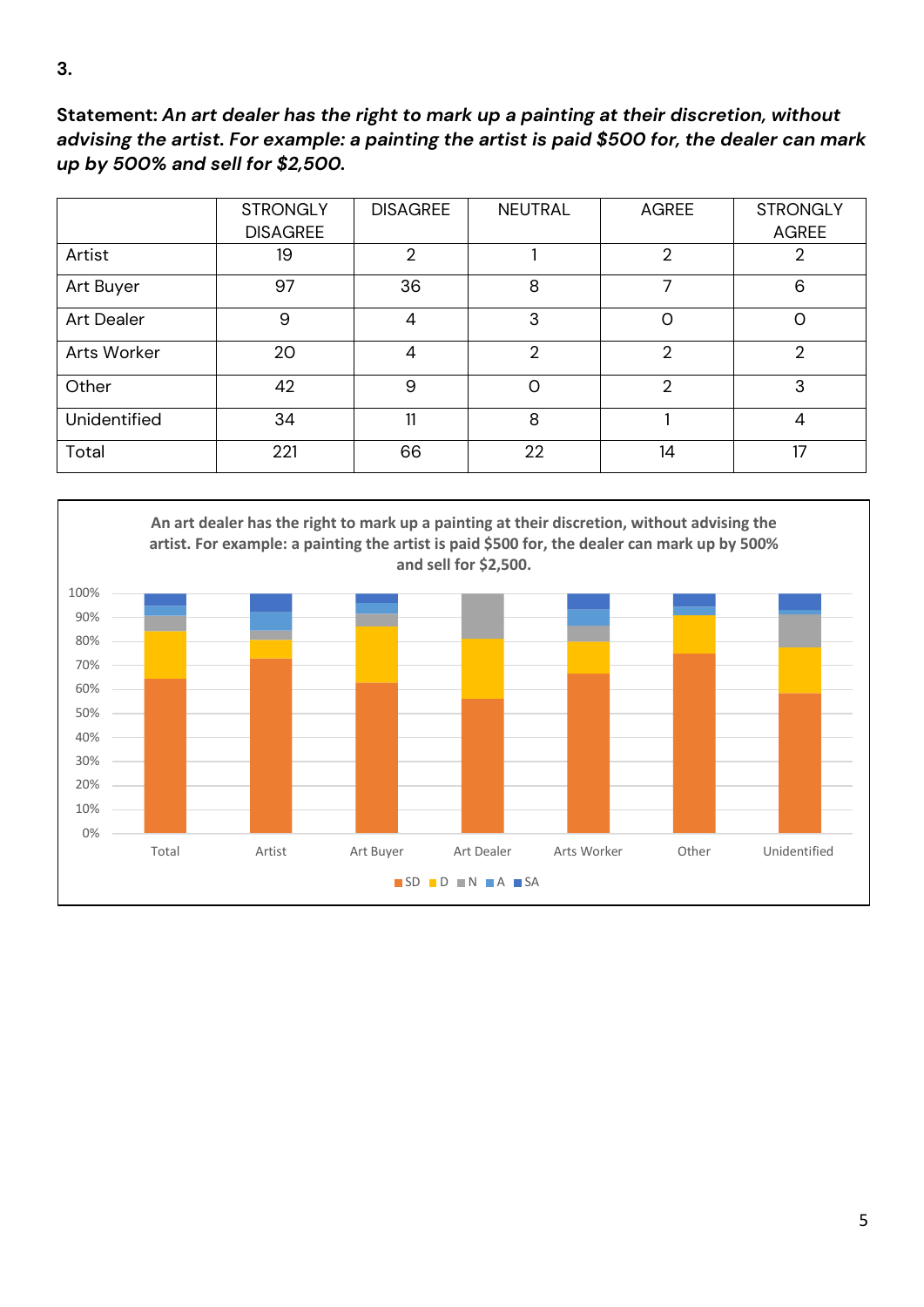## **Statement:** *A dealer should let an artist run up debts or book up costs so that the artist must keep painting with that dealer until the debt is paid.*

|                   | <b>STRONGLY</b><br><b>DISAGREE</b> | <b>DISAGREE</b> | <b>NEUTRAL</b> | <b>AGREE</b>   | <b>STRONGLY</b><br><b>AGREE</b> |
|-------------------|------------------------------------|-----------------|----------------|----------------|---------------------------------|
| Artist            | 22                                 |                 |                | $\mathcal{O}$  | 2                               |
| Art Buyer         | 126                                | 13              | 7              | 2              | 6                               |
| <b>Art Dealer</b> | 12                                 | $\overline{2}$  |                | $\mathcal{O}$  |                                 |
| Arts Worker       | 26                                 | 3               | $\Omega$       |                | $\Omega$                        |
| Other             | 36                                 | 9               | 5              | 2              | 4                               |
| Unidentified      | 45                                 | 4               | 5              | $\overline{2}$ | $\mathfrak{D}$                  |
| Total             | 267                                | 32              | 19             | 7              | 15                              |

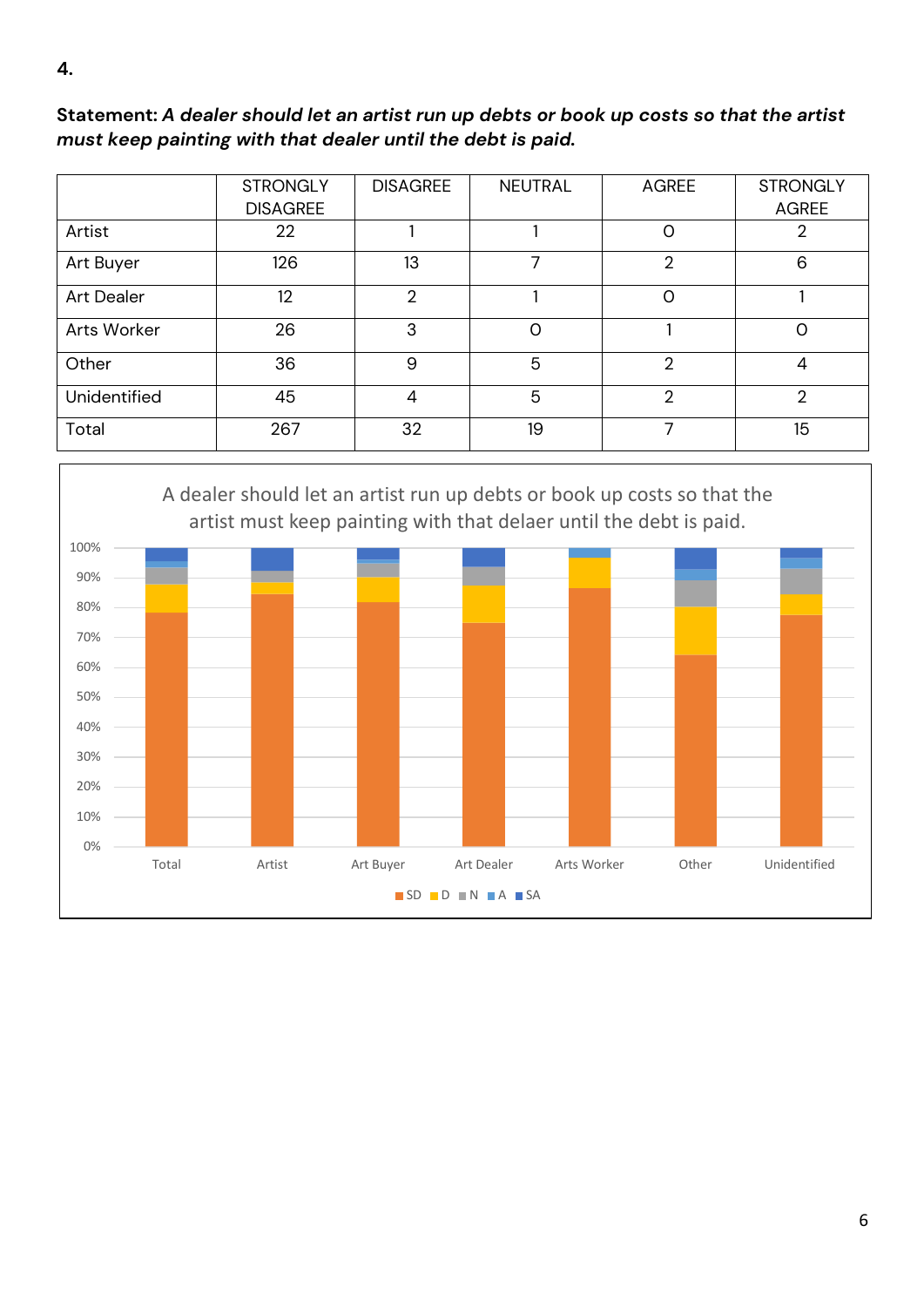**Statement:** *Dealers who have ongoing commercial arrangements with artists to sell their artwork should have a written agreement with the artist including the following information: - how much commission the dealer will take – how much money the artist will be paid – when the artist will be paid – list all deductions the dealer will take from the sale of the artist's work.*

|                   | <b>STRONGLY</b><br><b>DISAGREE</b> | <b>DISAGREE</b> | <b>NEUTRAL</b> | <b>AGREE</b>   | <b>STRONGLY</b><br><b>AGREE</b> |
|-------------------|------------------------------------|-----------------|----------------|----------------|---------------------------------|
| Artist            |                                    | $\Omega$        | Ω              | 3              | 23                              |
| Art Buyer         |                                    |                 | 3              | 17             | 132                             |
| <b>Art Dealer</b> | Ω                                  | Ω               |                | $\overline{4}$ | 11                              |
| Arts Worker       |                                    | $\Omega$        |                | $\overline{4}$ | 23                              |
| Other             |                                    | $\Omega$        |                | 8              | 46                              |
| Unidentified      | 3                                  | $\Omega$        | 2              | 8              | 45                              |
| Total             | 6                                  |                 | 8              | 44             | 280                             |

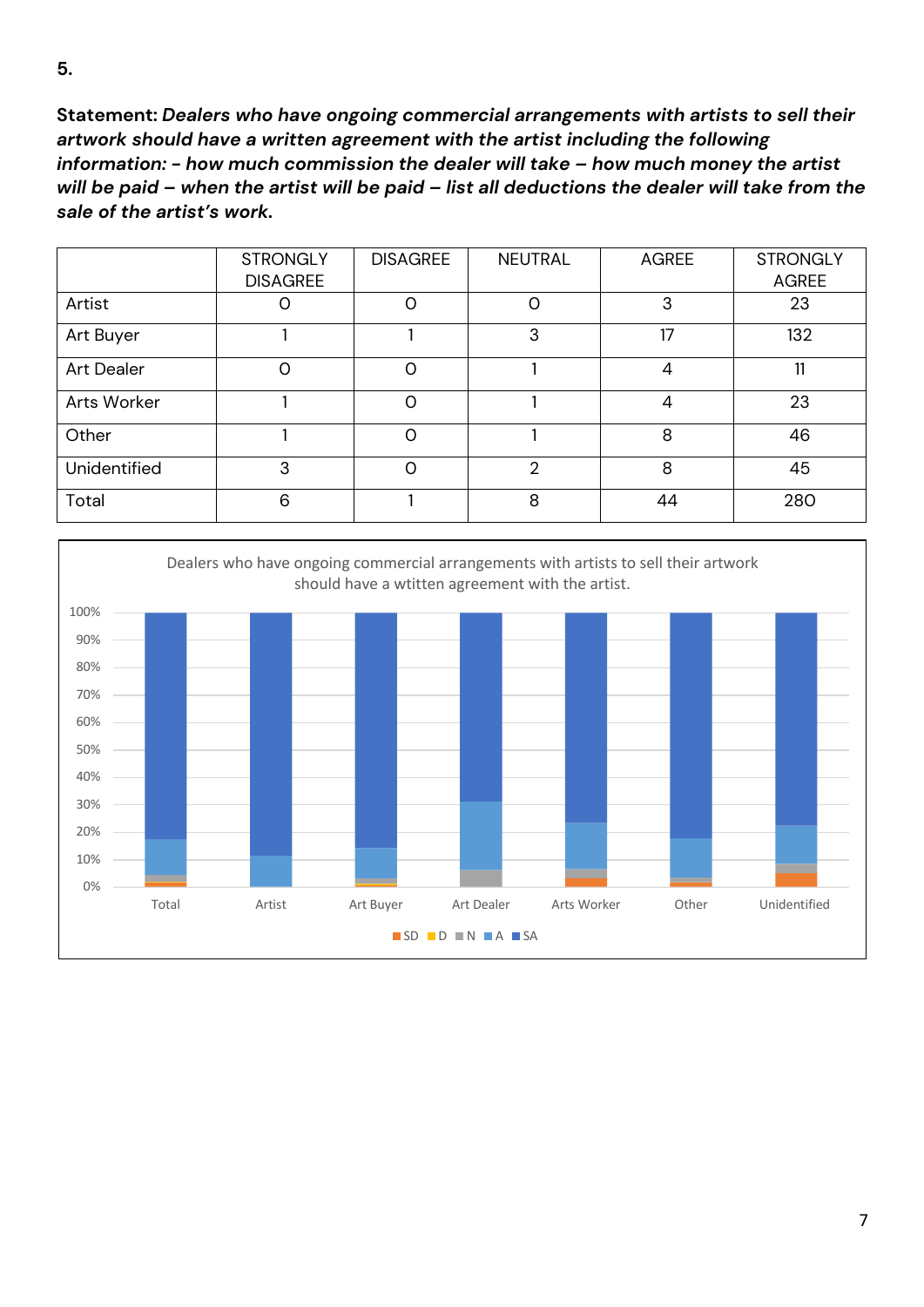## **Statement:** *All businesses reproducing an artist's work on products and merchandise should have a written licensing agreement with artists whose work they are reproducing.*

|                   | <b>STRONGLY</b><br><b>DISAGREE</b> | <b>DISAGREE</b> | <b>NEUTRAL</b> | <b>AGREE</b>   | <b>STRONGLY</b><br><b>AGREE</b> |
|-------------------|------------------------------------|-----------------|----------------|----------------|---------------------------------|
| Artist            |                                    | $\circ$         | O              | 2              | 24                              |
| Art Buyer         | 3                                  | $\Omega$        |                | 16             | 134                             |
| <b>Art Dealer</b> | 0                                  | $\circ$         | 0              | $\overline{2}$ | 14                              |
| Arts Worker       |                                    | $\circ$         | $\circ$        |                | 28                              |
| Other             | ი                                  | $\Omega$        | $\Omega$       | ᄀ              | 49                              |
| Unidentified      | 2                                  |                 |                | 7              | 47                              |
| Total             | 6                                  |                 | $\overline{2}$ | 35             | 296                             |